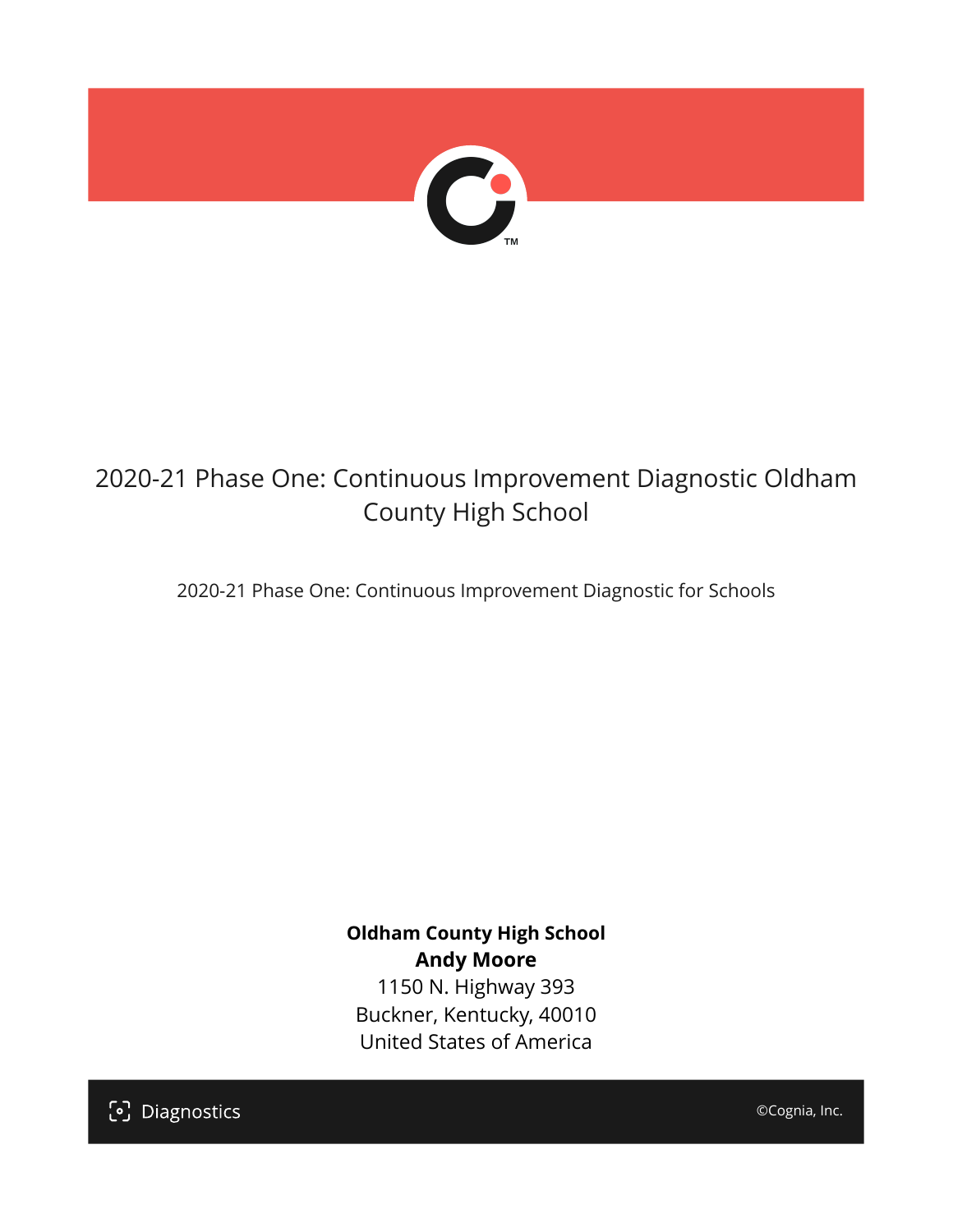2020-21 Phase One: Continuous Improvement Diagnostic for Schools - 2020-21 Phase One: Continuous Improvement Diagnostic

Oldham County High School - Generated on 01/12/2021

Oldham County High School

#### **Table of Contents**

[2020-21 Phase One: Continuous Improvement Diagnostic for Schools](#page-2-0)[3](#page-2-0)<br>...........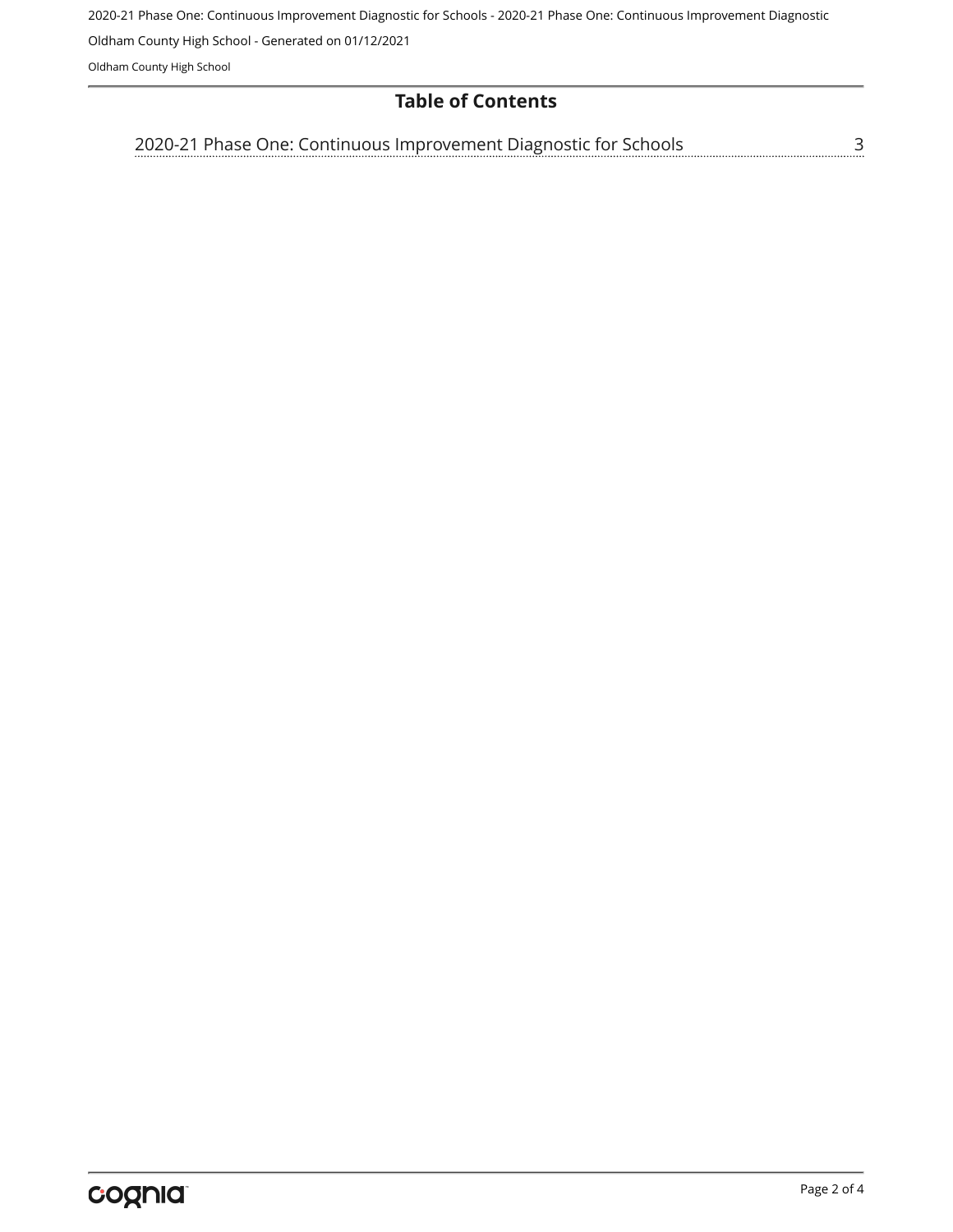2020-21 Phase One: Continuous Improvement Diagnostic for Schools - 2020-21 Phase One: Continuous Improvement Diagnostic Oldham County High School - Generated on 01/12/2021 Oldham County High School

## <span id="page-2-0"></span>**2020-21 Phase One: Continuous Improvement Diagnostic for Schools**

. The **Comprehensive School Improvement Plan or CSIP** is defined as a *plan developed by the school council, or successor, and charter schools with the input of parents, faculty, and staff, based on a review of relevant data that includes targets, strategies, activities, and a time schedule to support student achievement and student growth, and to eliminate gaps among groups of students.*

The comprehensive school and district improvement plan process is outlined in 703 KAR 5:225. The requirements included in the administrative regulation are key components of the continuous improvement process in Kentucky and ultimately fulfillment of school, district, and state goals under the Kentucky State Plan as required by the Every Student Succeeds Act (ESSA).

While the regulation outlines a timeline for compliance purposes, the plan itself is a strategic and proven approach to improve processes and to ensure students achieve. The timeline for the school's 2020-21 diagnostics is as follows:

#### **Phase One: August 1 - October 1**

• Continuous Improvement Diagnostic for Schools

#### **Phase Two: October 1 - November 1**

- The Needs Assessment for Schools
- School Assurances
- School Safety Report

#### **Phase Three: November 1 - January 1**

- Comprehensive School Improvement Plan
- Executive Summary for Schools
- Closing the Achievement Gap Diagnostic for Schools
- Professional Development Plan for Schools

#### **Phase Four: January 1 - December 31**

• Progress Monitoring

### *As principal of the school, I hereby commit to implementing continuous improvement processes with fidelity to support student achievement and student growth and to eliminate achievement gaps among groups of students.*

Please enter your name and date below to certify.